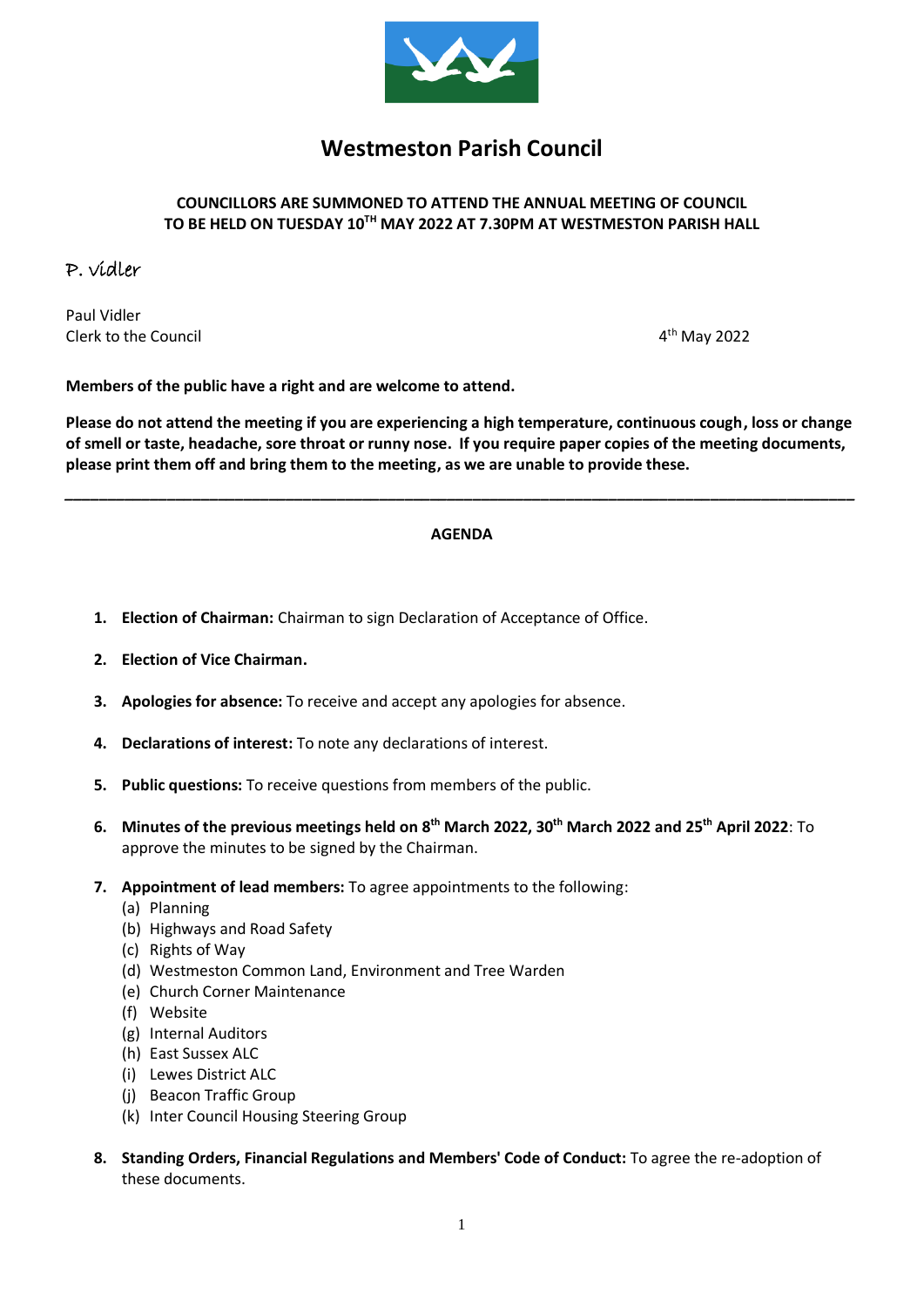- **9. 2022/23 Council meetings:** To agree dates for Council meetings in 2022/23 12th July 2022, 13th September 2022,  $8<sup>th</sup>$  November 2022,  $10<sup>th</sup>$  January 2023 and  $14<sup>th</sup>$  March 2023.
- **10. To agree the 2021/22 financial statement including the schedule of payments, receipts, bank reconciliation and variances** *– copy attached.*
- **11. To agree exemption from a limited assurance review by the external auditor for the financial year 2021/22.**
- **12. Annual Governance and Accountability Review 2021/22:**
	- **(a) To receive and note report from internal auditor c***opy attached.*
	- **(b) To approve and sign AGAR section 1 Annual Governance Statement** *copy attached.*
	- **(c) To approve and sign AGAR section 2 Accounting Statements** *copy attached.*
- **13. Financial matters:** To approve payment of invoices.

| Payee                               | Reason                                         | Amount  |
|-------------------------------------|------------------------------------------------|---------|
| Cathy Mills                         | Reimbursement for website hosting              | £78.00  |
| Cathy Mills                         | McAfee subscription                            | £135.99 |
| Cathy Mills                         | Additional email storage                       | £24.00  |
| Cathy Mills                         | Church Corner maintenance March and April 2022 | £70.00  |
| Cathy Mills                         | Replacement notice board                       | £438.10 |
| Colin Hall                          | Noticeboard expenses - cement and key chain    | £19.26  |
| <b>Westmeston Parish Hall Trust</b> | Hire of hall                                   | £10.00  |
| Paul Vidler                         | Clerk's expenses January to March 2022         | £32.85  |
| <b>Business Services at CAS Ltd</b> | Insurance                                      | £198.96 |
| Mulberry & Co                       | <b>Internal Audit</b>                          | £144.00 |
| <b>East Sussex ALC Limited</b>      | <b>ESALC and NALC subscription</b>             | £84.08  |

#### **14. Planning:**

- **(a) Development opposite Westmeston Place, east of Lewes Road and Blackdog Farm east of Lewes Road:** To receive updates from Lewes District Council.
- **(b) To agree a response to the following applications for planning permission:**

#### **SDNP/22/01603/HOUS Barncroft, Lewes Road**

Hip to gable end roof extension to both sides, installation of dormer to east elevation, alterations to fenestration on south and west elevations, addition of plain clay tile hanging to east and west elevations and timber vertical cladding to north and south elevations.

#### **LW/22/0240 Little Dobells, Dobells Farm Lane, Ditchling Common**

Replacement two storey front extension over existing single storey garage with pitched roof and 2no. side facing windows, 4no. rooflights, and removal of existing front porch and door with replacement front porch and door.

#### **LW/22/0250 Gallops Farm, Streat Lane**

Conversion of barn to dwellinghouse, demolition of modern barns and replacement with extensions including basement (following approval of LW/21/0812).